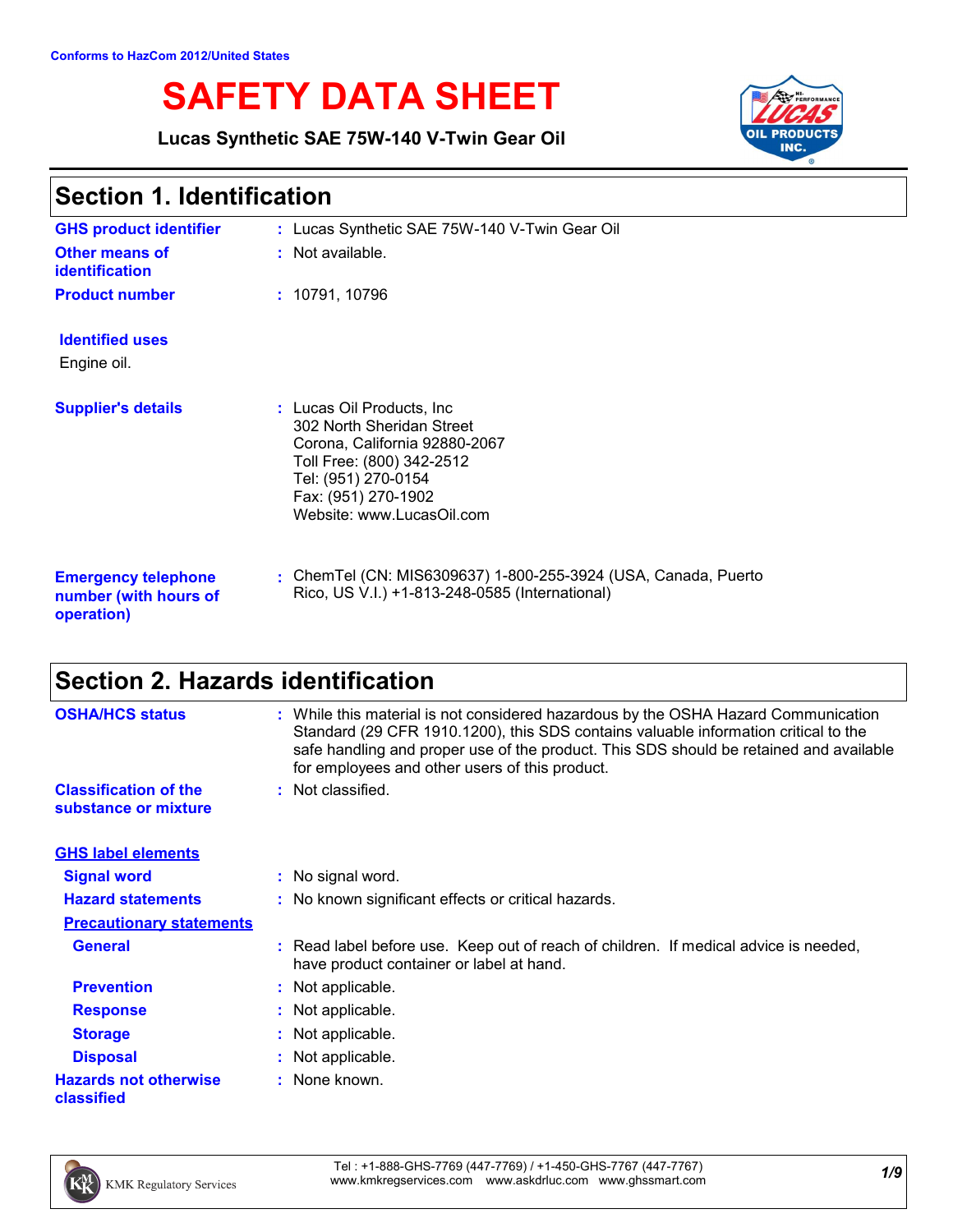



### **Section 3. Composition/information on ingredients**

| <b>Substance/mixture</b> |  |  |  |  |
|--------------------------|--|--|--|--|
| <b>Other means of</b>    |  |  |  |  |
| identification           |  |  |  |  |

**:** Mixture

**:** Not available.

#### **CAS number/other identifiers**

**CAS number :** Not applicable.

**Product code :** 10791

Any concentration shown as a range is to protect confidentiality or is due to batch variation.

**There are no ingredients present which, within the current knowledge of the supplier and in the concentrations applicable, are classified as hazardous to health or the environment and hence require reporting in this section. Occupational exposure limits, if available, are listed in Section 8.**

### **Section 4. First aid measures**

#### **Description of necessary first aid measures**

| Eye contact         | : Immediately flush eyes with plenty of water, occasionally lifting the upper and lower<br>eyelids. Check for and remove any contact lenses. Get medical attention if irritation<br>occurs.                                                                                                                                                            |
|---------------------|--------------------------------------------------------------------------------------------------------------------------------------------------------------------------------------------------------------------------------------------------------------------------------------------------------------------------------------------------------|
| <b>Inhalation</b>   | : Remove victim to fresh air and keep at rest in a position comfortable for breathing. Get<br>medical attention if symptoms occur.                                                                                                                                                                                                                     |
| <b>Skin contact</b> | : Flush contaminated skin with plenty of water. Get medical attention if symptoms occur.                                                                                                                                                                                                                                                               |
| <b>Ingestion</b>    | : Wash out mouth with water. Remove victim to fresh air and keep at rest in a position<br>comfortable for breathing. If material has been swallowed and the exposed person is<br>conscious, give small quantities of water to drink. Do not induce vomiting unless<br>directed to do so by medical personnel. Get medical attention if symptoms occur. |

#### **Most important symptoms/effects, acute and delayed**

#### **Inhalation <b>:** No known significant effects or critical hazards. **Ingestion :** No known significant effects or critical hazards. **Skin contact :** No known significant effects or critical hazards. **Eye contact :** No known significant effects or critical hazards. **Over-exposure signs/symptoms Skin contact Ingestion Inhalation** No known significant effects or critical hazards. **:** No known significant effects or critical hazards. **:** No known significant effects or critical hazards. **: Eye contact :** No known significant effects or critical hazards. **Potential acute health effects Indication of immediate medical attention and special treatment needed, if necessary**

| <b>Notes to physician</b>         | : Treat symptomatically. Contact poison treatment specialist immediately if large<br>quantities have been ingested or inhaled. |
|-----------------------------------|--------------------------------------------------------------------------------------------------------------------------------|
| <b>Specific treatments</b>        | : No specific treatment.                                                                                                       |
| <b>Protection of first-aiders</b> | : No action shall be taken involving any personal risk or without suitable training.                                           |

#### **See toxicological information (Section 11)**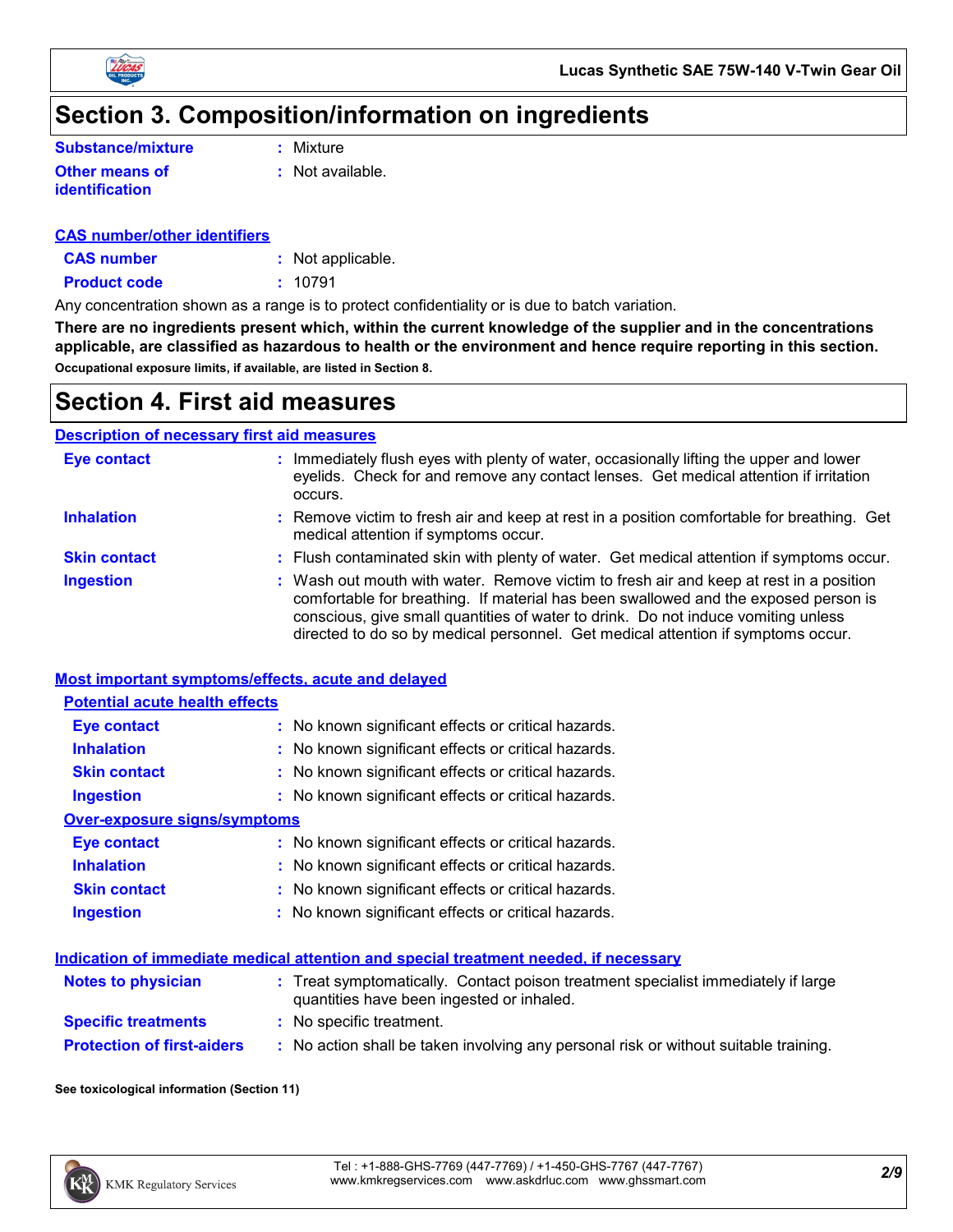

# **Section 5. Fire-fighting measures**

| <b>Extinguishing media</b>                               |                                                                                                                                                                        |
|----------------------------------------------------------|------------------------------------------------------------------------------------------------------------------------------------------------------------------------|
| <b>Suitable extinguishing</b><br>media                   | : Use an extinguishing agent suitable for the surrounding fire.                                                                                                        |
| <b>Unsuitable extinguishing</b><br>media                 | : None known.                                                                                                                                                          |
| <b>Specific hazards arising</b><br>from the chemical     | : No specific fire or explosion hazard.                                                                                                                                |
| <b>Hazardous thermal</b><br>decomposition products       | Decomposition products may include the following materials:<br>carbon dioxide<br>carbon monoxide                                                                       |
| <b>Special protective actions</b><br>for fire-fighters   | : No special precaution is required.                                                                                                                                   |
| <b>Special protective</b><br>equipment for fire-fighters | Fire-fighters should wear appropriate protective equipment and self-contained breathing<br>apparatus (SCBA) with a full face-piece operated in positive pressure mode. |

# **Section 6. Accidental release measures**

| <b>Personal precautions, protective equipment and emergency procedures</b> |  |                                                                                                                                                                                                                                                                                                                                                                                                                                                                                                                                                                                            |  |
|----------------------------------------------------------------------------|--|--------------------------------------------------------------------------------------------------------------------------------------------------------------------------------------------------------------------------------------------------------------------------------------------------------------------------------------------------------------------------------------------------------------------------------------------------------------------------------------------------------------------------------------------------------------------------------------------|--|
| For non-emergency<br>personnel                                             |  | : No action shall be taken involving any personal risk or without suitable training. Keep<br>unnecessary and unprotected personnel from entering. Do not touch or walk through<br>spilled material. Put on appropriate personal protective equipment.                                                                                                                                                                                                                                                                                                                                      |  |
|                                                                            |  | For emergency responders : If specialized clothing is required to deal with the spillage, take note of any information in<br>Section 8 on suitable and unsuitable materials. See also the information in "For non-<br>emergency personnel".                                                                                                                                                                                                                                                                                                                                                |  |
| <b>Environmental precautions</b>                                           |  | : Avoid dispersal of spilled material and runoff and contact with soil, waterways, drains<br>and sewers. Inform the relevant authorities if the product has caused environmental<br>pollution (sewers, waterways, soil or air).                                                                                                                                                                                                                                                                                                                                                            |  |
| <b>Methods and materials for containment and cleaning up</b>               |  |                                                                                                                                                                                                                                                                                                                                                                                                                                                                                                                                                                                            |  |
| <b>Small spill</b>                                                         |  | : Stop leak if without risk. Move containers from spill area. Dilute with water and mop up<br>if water-soluble. Alternatively, or if water-insoluble, absorb with an inert dry material and<br>place in an appropriate waste disposal container. Dispose of via a licensed waste<br>disposal contractor.                                                                                                                                                                                                                                                                                   |  |
| <b>Large spill</b>                                                         |  | : Stop leak if without risk. Move containers from spill area. Prevent entry into sewers,<br>water courses, basements or confined areas. Wash spillages into an effluent treatment<br>plant or proceed as follows. Contain and collect spillage with non-combustible,<br>absorbent material e.g. sand, earth, vermiculite or diatomaceous earth and place in<br>container for disposal according to local regulations (see Section 13). Dispose of via a<br>licensed waste disposal contractor. Note: see Section 1 for emergency contact<br>information and Section 13 for waste disposal. |  |

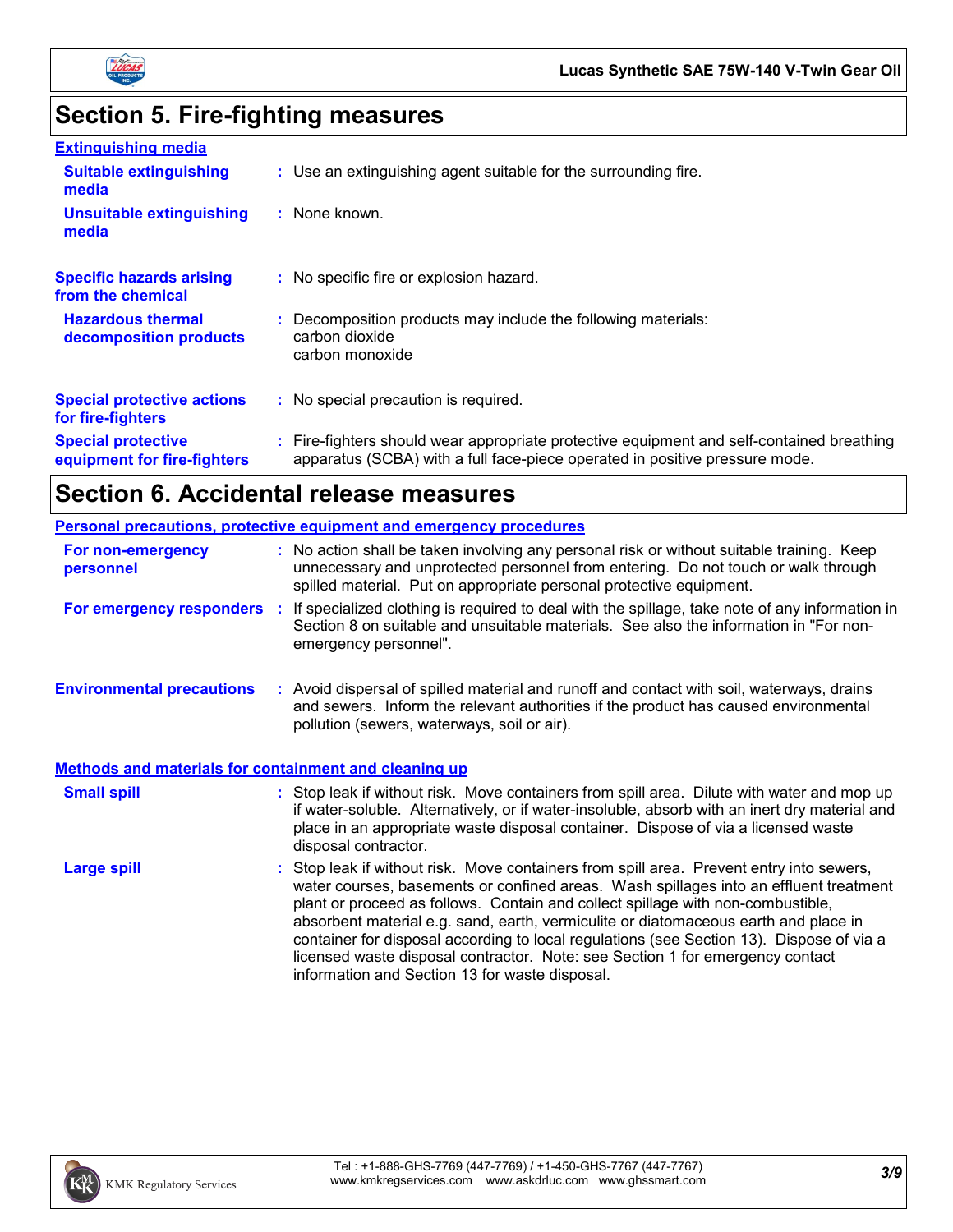

# **Section 7. Handling and storage**

| <b>Precautions for safe handling</b>                                             |                                                                                                                                                                                                                                                                                                                                                                                                                                                                                                             |
|----------------------------------------------------------------------------------|-------------------------------------------------------------------------------------------------------------------------------------------------------------------------------------------------------------------------------------------------------------------------------------------------------------------------------------------------------------------------------------------------------------------------------------------------------------------------------------------------------------|
| <b>Protective measures</b>                                                       | : Put on appropriate personal protective equipment (see Section 8).                                                                                                                                                                                                                                                                                                                                                                                                                                         |
| <b>Advice on general</b><br>occupational hygiene                                 | : Eating, drinking and smoking should be prohibited in areas where this material is<br>handled, stored and processed. Workers should wash hands and face before eating,<br>drinking and smoking. See also Section 8 for additional information on hygiene<br>measures.                                                                                                                                                                                                                                      |
| <b>Conditions for safe storage,</b><br>including any<br><i>incompatibilities</i> | Store in accordance with local regulations. Store in original container protected from<br>direct sunlight in a dry, cool and well-ventilated area, away from incompatible materials<br>(see Section 10) and food and drink. Keep container tightly closed and sealed until<br>ready for use. Containers that have been opened must be carefully resealed and kept<br>upright to prevent leakage. Do not store in unlabeled containers. Use appropriate<br>containment to avoid environmental contamination. |

### **Section 8. Exposure controls/personal protection**

| <b>Control parameters</b>                         |                                                                                                                                                                                                                                                                                                                                                                                                   |
|---------------------------------------------------|---------------------------------------------------------------------------------------------------------------------------------------------------------------------------------------------------------------------------------------------------------------------------------------------------------------------------------------------------------------------------------------------------|
| <b>Occupational exposure limits</b>               |                                                                                                                                                                                                                                                                                                                                                                                                   |
| None.                                             |                                                                                                                                                                                                                                                                                                                                                                                                   |
| <b>Appropriate engineering</b><br><b>controls</b> | : Good general ventilation should be sufficient to control worker exposure to airborne<br>contaminants.                                                                                                                                                                                                                                                                                           |
| <b>Environmental exposure</b><br><b>controls</b>  | : Emissions from ventilation or work process equipment should be checked to ensure<br>they comply with the requirements of environmental protection legislation.                                                                                                                                                                                                                                  |
| <b>Individual protection measures</b>             |                                                                                                                                                                                                                                                                                                                                                                                                   |
| <b>Hygiene measures</b>                           | : Wash hands, forearms and face thoroughly after handling chemical products, before<br>eating, smoking and using the lavatory and at the end of the working period.<br>Appropriate techniques should be used to remove potentially contaminated clothing.<br>Wash contaminated clothing before reusing. Ensure that eyewash stations and safety<br>showers are close to the workstation location. |
| <b>Eye/face protection</b>                        | : Safety eyewear complying with an approved standard should be used when a risk<br>assessment indicates this is necessary to avoid exposure to liquid splashes, mists,<br>gases or dusts. If contact is possible, the following protection should be worn, unless<br>the assessment indicates a higher degree of protection: safety glasses with side-<br>shields.                                |
| <b>Skin protection</b>                            |                                                                                                                                                                                                                                                                                                                                                                                                   |
| <b>Hand protection</b>                            | : Chemical-resistant, impervious gloves complying with an approved standard should be<br>worn at all times when handling chemical products if a risk assessment indicates this is<br>necessary.                                                                                                                                                                                                   |
| <b>Body protection</b>                            | : Personal protective equipment for the body should be selected based on the task being<br>performed and the risks involved and should be approved by a specialist before<br>handling this product.                                                                                                                                                                                               |
| <b>Other skin protection</b>                      | : Appropriate footwear and any additional skin protection measures should be selected<br>based on the task being performed and the risks involved and should be approved by a<br>specialist before handling this product.                                                                                                                                                                         |
| <b>Respiratory protection</b>                     | : Use a properly fitted, air-purifying or supplied air respirator complying with an approved<br>standard if a risk assessment indicates this is necessary. Respirator selection must be<br>based on known or anticipated exposure levels, the hazards of the product and the safe<br>working limits of the selected respirator.                                                                   |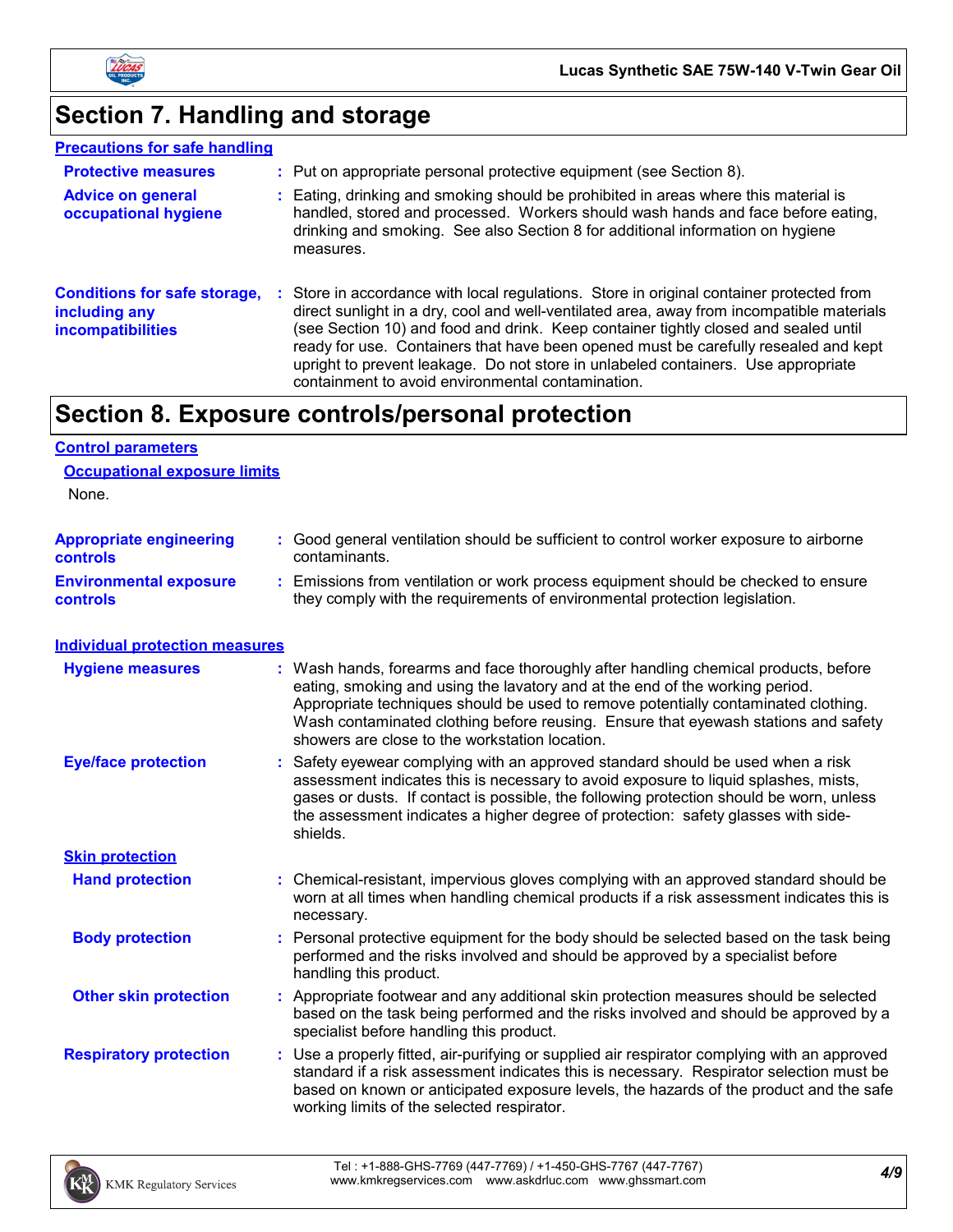

### **Section 9. Physical and chemical properties**

#### **Appearance**

| <b>Physical state</b>                             | : Liquid. [Clear.]                                            |
|---------------------------------------------------|---------------------------------------------------------------|
| <b>Color</b>                                      | : Light brown.                                                |
| <b>Odor</b>                                       | : Petroleum.                                                  |
| <b>Odor threshold</b>                             | : Not available.                                              |
| pH                                                | : Not available.                                              |
| <b>Melting point</b>                              | : Not available.                                              |
| <b>Boiling point</b>                              | : $>260^{\circ}$ C ( $>500^{\circ}$ F)                        |
| <b>Flash point</b>                                | : Closed cup: $232.22^{\circ}$ C (450 $^{\circ}$ F)           |
| <b>Evaporation rate</b>                           | : Not available.                                              |
| <b>Flammability (solid, gas)</b>                  | : Not available.                                              |
| Lower and upper explosive<br>(flammable) limits   | : Not available.                                              |
| <b>Vapor pressure</b>                             | : Not available.                                              |
| <b>Vapor density</b>                              | $:$ Not available.                                            |
| <b>Relative density</b>                           | : 0.844                                                       |
| <b>Solubility</b>                                 | : Negligible at $25^{\circ}$ C                                |
| <b>Partition coefficient: n-</b><br>octanol/water | : Not available.                                              |
| <b>Auto-ignition temperature</b>                  | : Not available.                                              |
| <b>Decomposition temperature</b>                  | : Not available.                                              |
| <b>Viscosity</b>                                  | : Kinematic (100°C (212°F)): 0.26 cm <sup>2</sup> /s (26 cSt) |

### **Section 10. Stability and reactivity**

| <b>Hazardous decomposition</b><br>products          | : Under normal conditions of storage and use, hazardous decomposition products should<br>not be produced. |
|-----------------------------------------------------|-----------------------------------------------------------------------------------------------------------|
| <b>Incompatible materials</b>                       | : Reactive or incompatible with the following materials: strong oxidizers.                                |
| <b>Conditions to avoid</b>                          | $\pm$ Excessive heat.                                                                                     |
| <b>Possibility of hazardous</b><br><b>reactions</b> | : Under normal conditions of storage and use, hazardous reactions will not occur.                         |
| <b>Chemical stability</b>                           | : The product is stable.                                                                                  |
| <b>Reactivity</b>                                   | : No specific test data related to reactivity available for this product or its ingredients.              |

### **Section 11. Toxicological information**

#### **Information on toxicological effects**

#### **Acute toxicity**

There is no data available.

#### **Irritation/Corrosion**

There is no data available.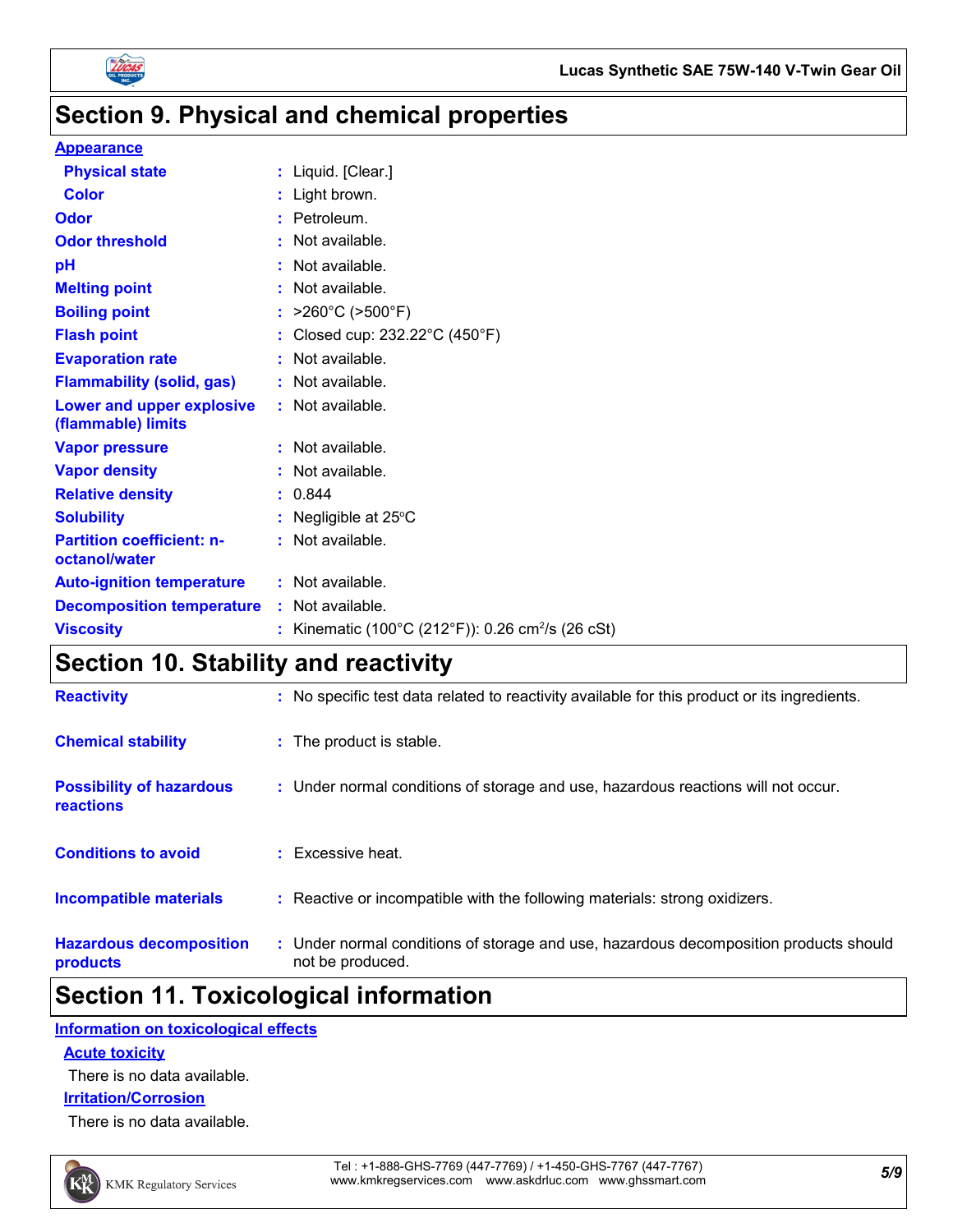

# **Section 11. Toxicological information**

| <b>Sensitization</b>                                      |                                                                                          |
|-----------------------------------------------------------|------------------------------------------------------------------------------------------|
| There is no data available.                               |                                                                                          |
| <b>Carcinogenicity</b>                                    |                                                                                          |
| There is no data available.                               |                                                                                          |
| Specific target organ toxicity (single exposure)          |                                                                                          |
| There is no data available.                               |                                                                                          |
| <b>Specific target organ toxicity (repeated exposure)</b> |                                                                                          |
| There is no data available.                               |                                                                                          |
| <b>Aspiration hazard</b>                                  |                                                                                          |
| There is no data available.                               |                                                                                          |
| <b>Information on the likely</b><br>routes of exposure    | : Dermal contact. Eye contact. Inhalation. Ingestion.                                    |
| <b>Potential acute health effects</b>                     |                                                                                          |
| <b>Eye contact</b>                                        | : No known significant effects or critical hazards.                                      |
| <b>Inhalation</b>                                         | : No known significant effects or critical hazards.                                      |
| <b>Skin contact</b>                                       | : No known significant effects or critical hazards.                                      |
| <b>Ingestion</b>                                          | : No known significant effects or critical hazards.                                      |
|                                                           | Symptoms related to the physical, chemical and toxicological characteristics             |
| <b>Eye contact</b>                                        | : No known significant effects or critical hazards.                                      |
| <b>Inhalation</b>                                         | : No known significant effects or critical hazards.                                      |
| <b>Skin contact</b>                                       | : No known significant effects or critical hazards.                                      |
| <b>Ingestion</b>                                          | : No known significant effects or critical hazards.                                      |
|                                                           | Delayed and immediate effects and also chronic effects from short and long term exposure |
| <b>Short term exposure</b>                                |                                                                                          |
| <b>Potential immediate</b><br>effects                     | : No known significant effects or critical hazards.                                      |
| <b>Potential delayed effects</b>                          | : No known significant effects or critical hazards.                                      |
| <b>Long term exposure</b>                                 |                                                                                          |
| <b>Potential immediate</b><br>effects                     | : No known significant effects or critical hazards.                                      |
| <b>Potential delayed effects</b>                          | : No known significant effects or critical hazards.                                      |
| <b>Potential chronic health effects</b>                   |                                                                                          |
| <b>General</b>                                            | No known significant effects or critical hazards.                                        |
| <b>Carcinogenicity</b>                                    | No known significant effects or critical hazards.                                        |
| <b>Mutagenicity</b>                                       | No known significant effects or critical hazards.                                        |
| <b>Teratogenicity</b>                                     | No known significant effects or critical hazards.                                        |
| <b>Developmental effects</b>                              | No known significant effects or critical hazards.                                        |
| <b>Fertility effects</b>                                  | No known significant effects or critical hazards.                                        |
|                                                           |                                                                                          |

#### **Numerical measures of toxicity**

**Acute toxicity estimates**

There is no data available.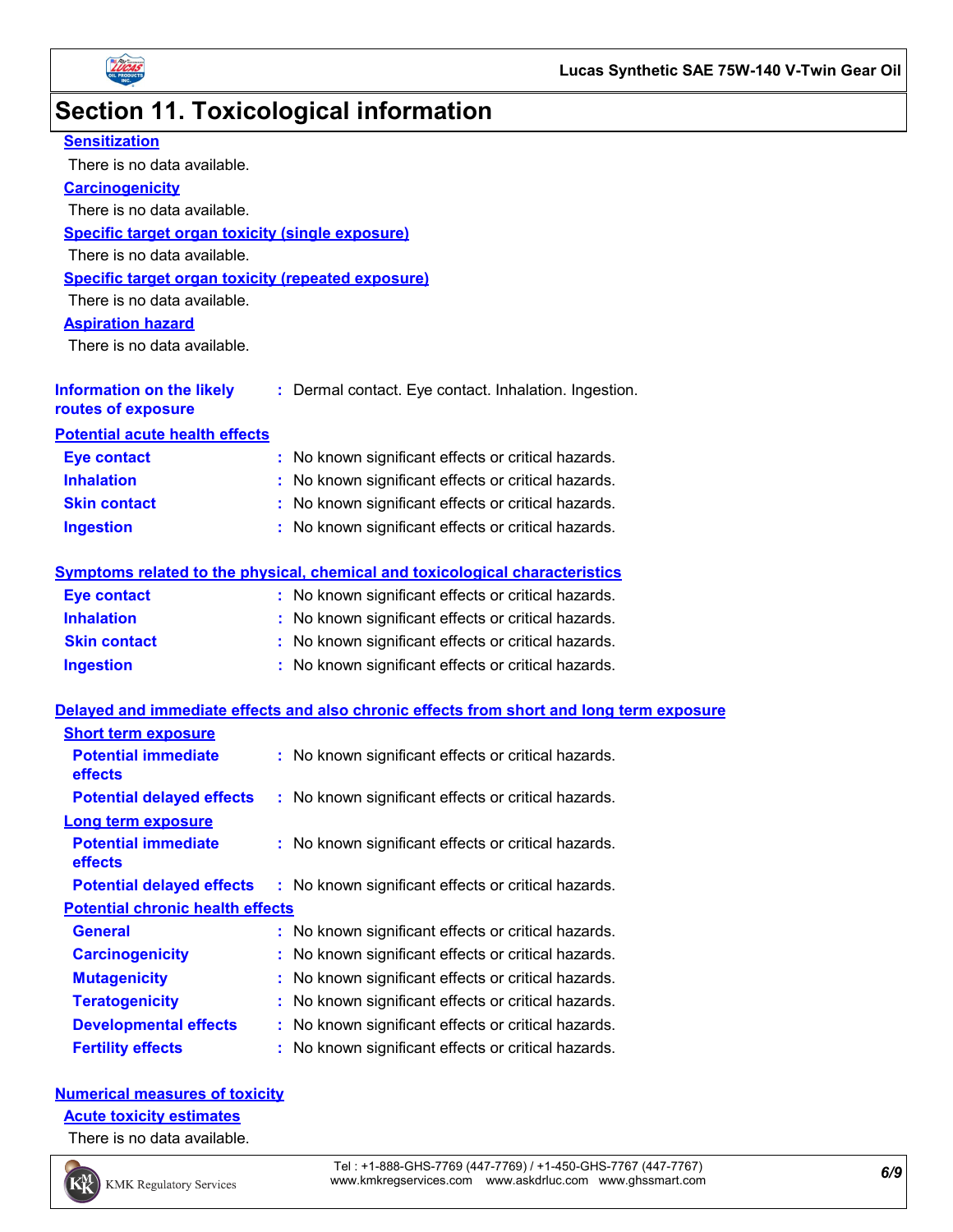

### **Section 12. Ecological information**

#### **Toxicity**

There is no data available.

#### **Persistence and degradability**

There is no data available.

#### **Bioaccumulative potential**

There is no data available.

#### **Mobility in soil**

| <b>Soil/water partition</b> | : There is no data available. |
|-----------------------------|-------------------------------|
| <b>coefficient (Koc)</b>    |                               |

**Other adverse effects :** No known significant effects or critical hazards.

### **Section 13. Disposal considerations**

#### **Disposal methods :**

The generation of waste should be avoided or minimized wherever possible. Disposal of this product, solutions and any by-products should comply with the requirements of environmental protection and waste disposal legislation and any regional local authority requirements. Dispose of surplus and non-recyclable products via a licensed waste disposal contractor. Waste should not be disposed of untreated to the sewer unless fully compliant with the requirements of all authorities with jurisdiction. Waste packaging should be recycled. Incineration or landfill should only be considered when recycling is not feasible. This material and its container must be disposed of in a safe way. Empty containers or liners may retain some product residues. Avoid dispersal of spilled material and runoff and contact with soil, waterways, drains and sewers.

### **Section 14. Transport information**

|                                      | <b>DOT Classification</b> | <b>IMDG</b>              | <b>IATA</b>              |  |
|--------------------------------------|---------------------------|--------------------------|--------------------------|--|
| <b>UN number</b>                     | Not regulated.            | Not regulated.           | Not regulated.           |  |
| <b>UN proper</b><br>shipping name    |                           | $\overline{\phantom{a}}$ | $\overline{\phantom{a}}$ |  |
| <b>Transport</b><br>hazard class(es) | $\overline{\phantom{0}}$  | $\overline{\phantom{0}}$ | $\overline{\phantom{a}}$ |  |
| <b>Packing group</b>                 | $\blacksquare$            |                          | $\overline{\phantom{a}}$ |  |
| <b>Environmental</b><br>hazards      | No.                       | No.                      | ∣No.                     |  |
| <b>Additional</b><br>information     | $\overline{a}$            |                          |                          |  |

**AERG :** Not applicable

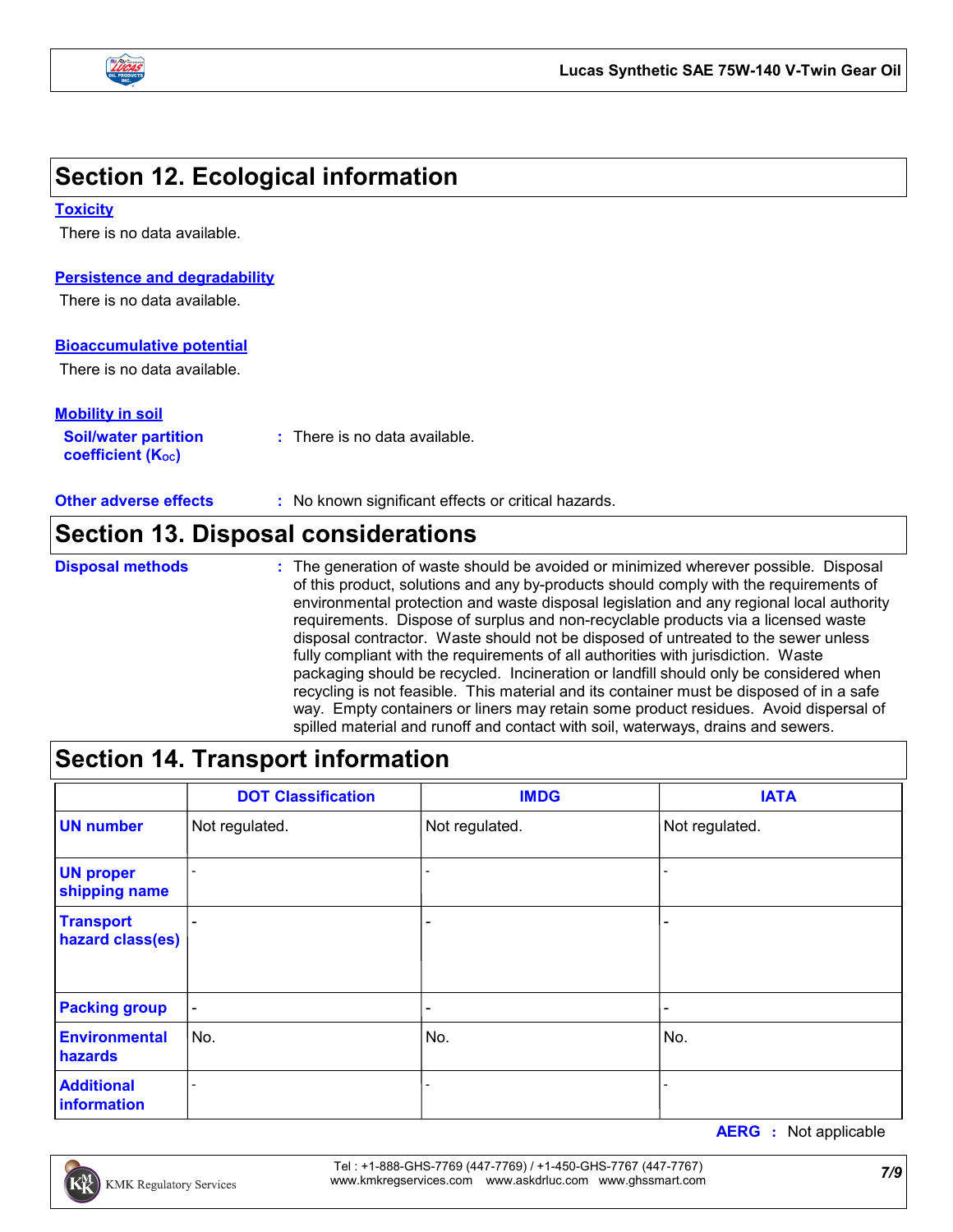

# **Section 14. Transport information**

|                                                                              | Special precautions for user : Transport within user's premises: always transport in closed containers that are<br>upright and secure. Ensure that persons transporting the product know what to do in<br>the event of an accident or spillage. |
|------------------------------------------------------------------------------|-------------------------------------------------------------------------------------------------------------------------------------------------------------------------------------------------------------------------------------------------|
| <b>Transport in bulk according : Not available.</b><br>to Annex II of MARPOL |                                                                                                                                                                                                                                                 |

**73/78 and the IBC Code**

**Section 15. Regulatory information**

| <b>U.S. Federal regulations</b>                                                   | : TSCA 8(a) CDR Exempt/Partial exemption: Not determined                  |
|-----------------------------------------------------------------------------------|---------------------------------------------------------------------------|
|                                                                                   | United States inventory (TSCA 8b): All components are listed or exempted. |
| <b>Clean Air Act Section 112</b><br>(b) Hazardous Air<br><b>Pollutants (HAPs)</b> | : Not listed                                                              |
| <b>Clean Air Act Section 602</b><br><b>Class I Substances</b>                     | : Not listed                                                              |
| <b>Clean Air Act Section 602</b><br><b>Class II Substances</b>                    | : Not listed                                                              |
| <b>DEA List I Chemicals</b><br>(Precursor Chemicals)                              | : Not listed                                                              |
| <b>DEA List II Chemicals</b><br><b>(Essential Chemicals)</b>                      | : Not listed                                                              |
| <b>SARA 302/304</b>                                                               |                                                                           |
| <b>Composition/information on ingredients</b>                                     |                                                                           |
| No products were found.                                                           |                                                                           |
| <b>SARA 304 RQ</b>                                                                | : Not applicable.                                                         |
| <b>SARA 311/312</b>                                                               |                                                                           |
| <b>Classification</b>                                                             | : Not applicable.                                                         |
| <b>Composition/information on ingredients</b>                                     |                                                                           |
| <b>State regulations</b>                                                          |                                                                           |
| <b>Massachusetts</b>                                                              | : None of the components are listed.                                      |
| <b>New York</b>                                                                   | : None of the components are listed.                                      |
| <b>New Jersey</b>                                                                 | : None of the components are listed.                                      |
| <b>Pennsylvania</b>                                                               | : None of the components are listed.                                      |
| <b>California Prop. 65</b>                                                        |                                                                           |
| No products were found.                                                           |                                                                           |